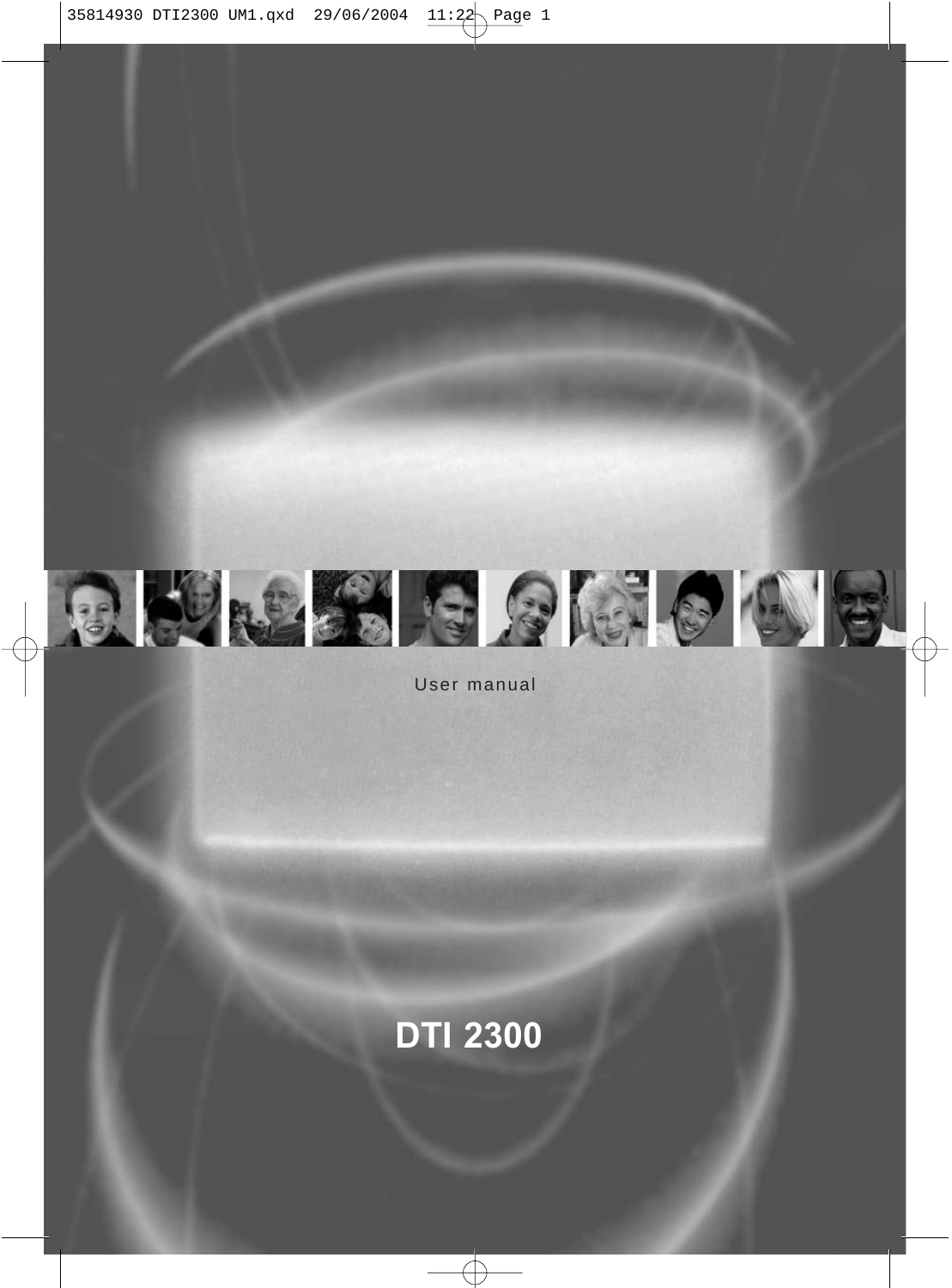

## **Contents**

- 2 Accessories
- 3 Safety information
- 4 Connections
- 5 Remote control handset
- 6 Basic operation
- 7 Menu structure
- 8 Tuning the receiver
- 9 Advanced setup
- 10 Channel lists
- 11 Timer programming
- 12 Parental controls
- 13 Program guide Upgrading your receiver
- 14 Trouble shooting and information
- 15 Your guarantee

### **Accessories**



### **THOMSON HELPLINE**

You can contact THOMSON by dialing : 01788 541970 (All calls are charged at Standard Rates)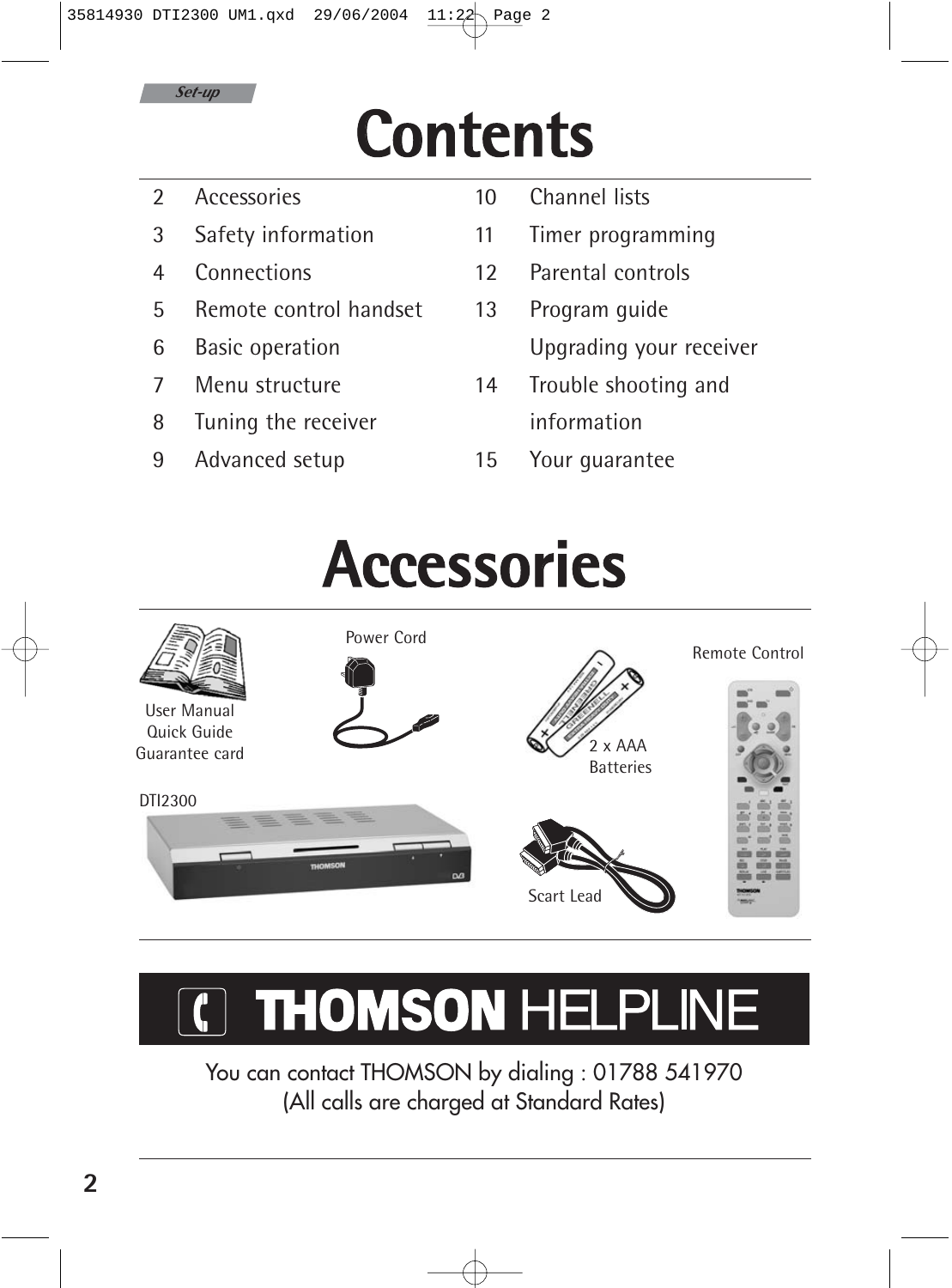*Set-up*

# **Introduction**

Congratulations on your choice of this state-of-the-art Digital Top Up TV ready and Free to View Receiver. We hope you will enjoy all the new features this technology brings to your home for many years. Your dealer should have checked your postcode for reception, but the availability of Digital Signals does depend on the transmitter(s) available to your receiving aerial. If you have any doubt about this availability, please contact your dealer, or check the following internet websites:-



**www.topuptv.com, www.freeview.co.uk** or **www.dtg.org.uk/consumer** If you experience reception problems contact our aerial helpline on **0800 5428265**

# **Safety information**

In order that you may enjoy this product for a long time it is important that you observe the following points when installing and operating your receiver

- This receiver is intended for the reception of TV picture and sound signals. Any other application is expressly prohibited.
- Avoid the long-term display of static images, e.g. menus or audio only channels.
- Do not expose the receiver to any moisture. The receiver is intended for use in dry rooms. If you wish to operate it in the open air, make absolutely sure that it is protected against moisture (rain, splashes, etc.).
- Do not place any object filled with water (vases or similar) on the receiver.
- Place the receiver on a flat and hard surface. Do not place any objects (e.g. newspapers) on the receiver.
- If placed in an enclosed unit, the all-round distance between the receiver and the sides of the unit must be at least 10cm.
- Do not place the receiver in the immediate vicinity of a heat source or in direct sunlight as this would prevent appropriate cooling.
- During a thunderstorm it is recommended that you disconnect the receiver from the mains and aerial to prevent damage from lightning strikes.
- Never open the receiver as this will invalidate your guarantee.
- Do not dispose of used batteries in normal waste. Please dispose of them at appropriate collection points.
- If you are not using the receiver for a long time (including overnight), please switch it off at the mains. This saves energy. Note that any software upgrades can take place at night at your request.
- This product has been constructed with the environment in mind. There is a minimum of plastic parts and the packaging is largely made from recycled paper. It is also disassemblyfriendly allowing for easy recycling at the end of its life.
- **EXEANING Dust will collect on the unit and can be removed with dry clean cloth. Do not** spray any substance on the unit.
- CARD Avoid removing and re-inserting the card unnecessarily, handle with care and do not clean the card with chemicals.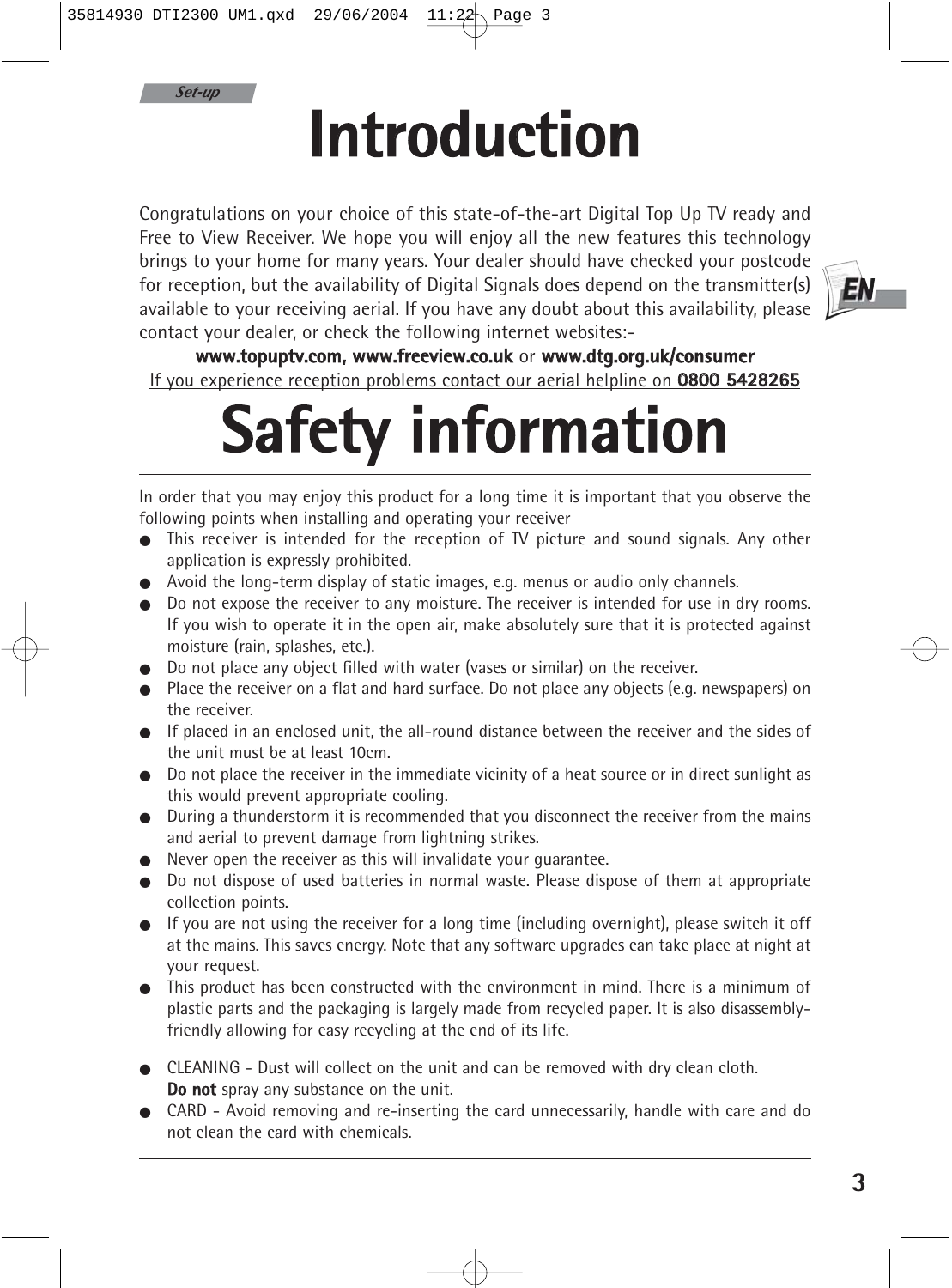*Set-up*

## **Connections**

How to connect the aerial, scart and co-axial cables

*Caution : Always disconnect the receiver from the mains supply before you connect it to any other equipment.*



X Unplug the aerial lead from your VCR (or TV) and connect it to the **»RF IN«** socket on the rear of the receiver.

Y If connecting to a VCR, connect the aerial fly-lead that came with your VCR between **»**LOOP THROUGH OUT**«** on the receiver and aerial IN on the VCR.

- **E** Connect the scart lead from the »TV SCART« socket on the receiver to the AV1/EXT1/AUX1 scart IN on your TV.
- [ Plug the power connector into the **»**MAINS INPUT**«** socket on the receiver.
- **If** you have a Top Up TV smart card, insert it into the slot with the gold square facing **down.**

If you wish to connect the audio outputs to your Hi-Fi or AV amplifier, you will need to purchase the necessary phono cables and connect them as shown above.

*Note: If you wish to continue watching analogue TV on your television, you must purchase an aerial fly-lead and connect it between the aerial IN on the TV and the aerial OUT on the VCR (or the* **»**LOOP THROUGH OUT**«** *on the receiver)*

*It is strongly recommended that the product be connected via scart leads to your TV and VCR.*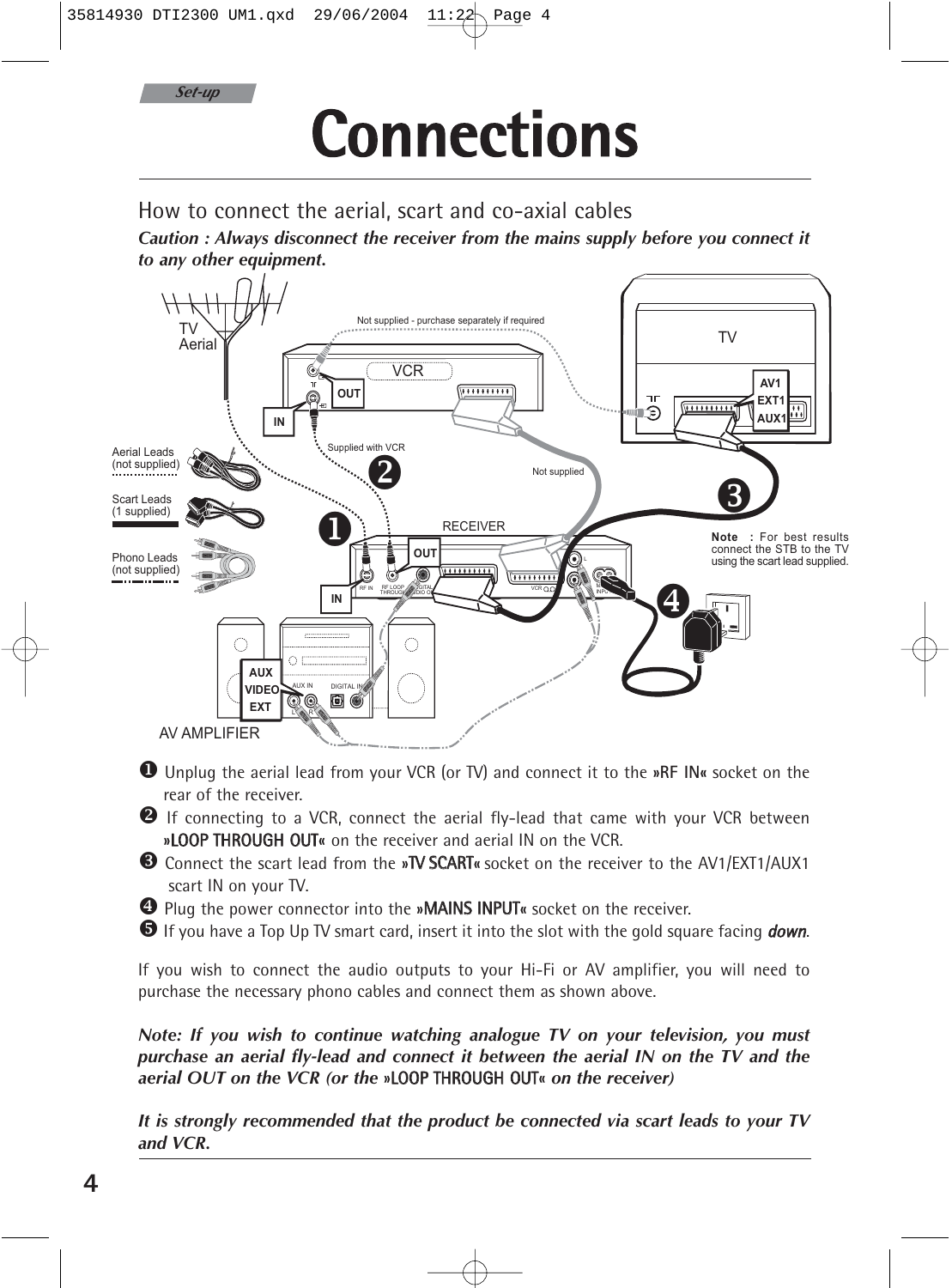

### **Remote control**





Point the remote control at the receiver and press the STB button. If you have a compatible Thomson TV or DVD player, you can operate some of its features by pointing the handset at it and pressing the TV or DVD button. The handset will then work the TV or DVD until you press the **STB** button again.

#### STB/DVD/TV Keys

select and turn on the device you want to control. Will also change selection on a Thomson AV amplifier

> a **+ /** a **-**  Adjust audio volume level. nX

Mute/Unmute audio.

#### EXIT

To exit a menu or get back in a sub-menu.

#### Up/Down arrows

Move up and down through the menu. Up arrow selects info menu.

#### Left/Right arrows

Move left and right through the menu.Also provides Active Zoom feature in live video mode.

#### AV

Switch between digital TV and analogue TV or VCR (when VCR is in play)

#### DVD shortcuts keys

Control directly the DVD player even if you are in TV or DVD mode on your remote control unit.



#### B

Turns the receiver On/Off (stand by mode). To activate very low power standby, press & hold for a few seconds. Press twice for Thomson system Off.

#### PR+ / PR-

Program + / Program - **GUIDE** Electronic Program Guide

#### MENU

Access the Main menu. OK

Confirm a choice. Also displays channel and favourite list selection menu.

#### TEXT

Display text / interactive pages if available. Colour keys

Context dependant function keys.

#### Numeric Keys (0-9)

Controls the numerical operations and especially changes program Directly.

#### **SUBTITLES** Turn subtitles ON/OFF.

**Note:**

Other keys not mentioned above have no function on this model.

MAVILIGHT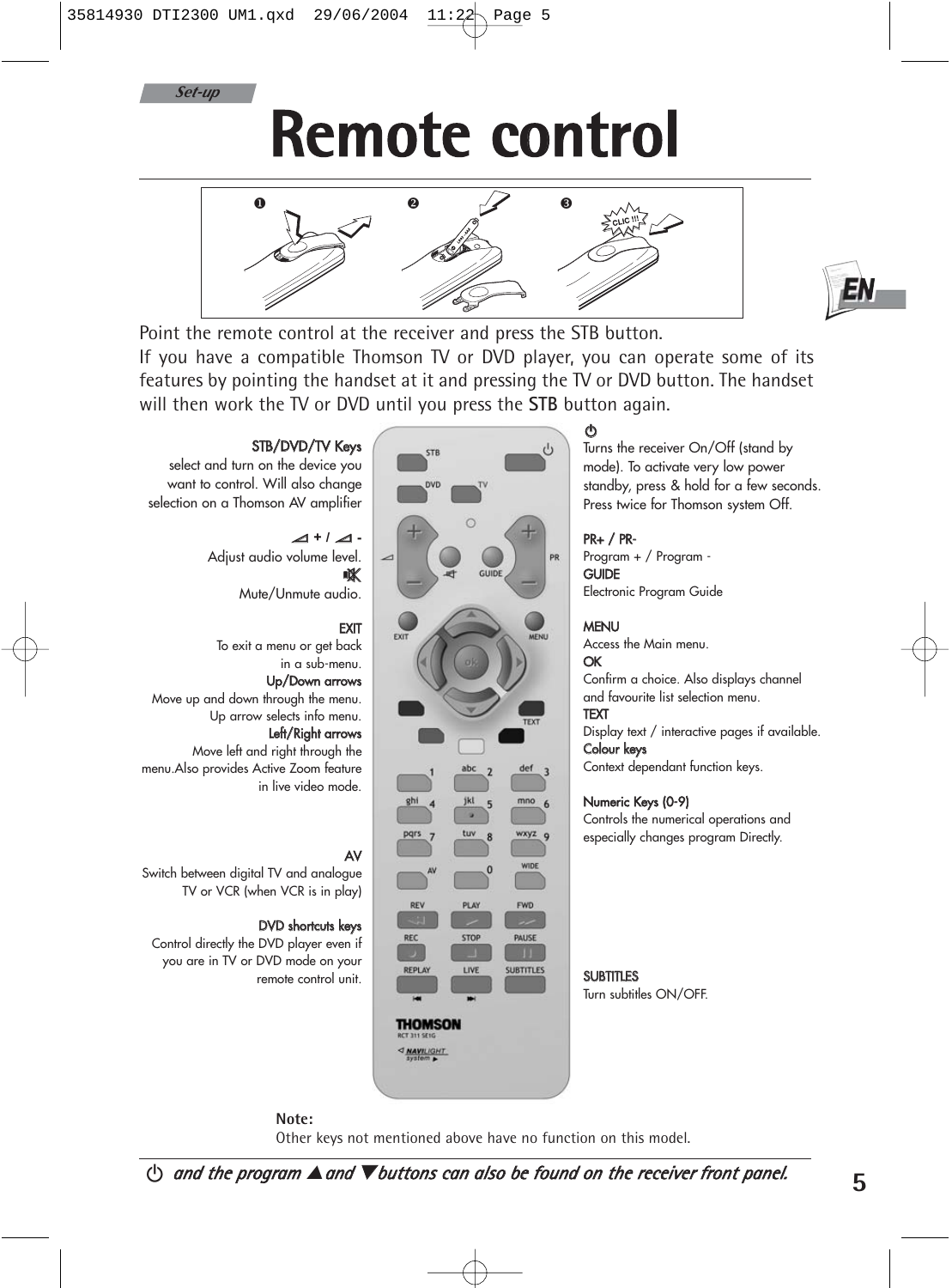



### **Basic operation**



Menu operation

To set up and work the other facilities of your receiver you will need to get used to operating the menus.

Throughout this book, we will use BOLD text when referring to remote control button presses, and *ITALIC* text when referring to a particular menu level.

You will be using the remote control buttons highlighted and the coloured keys, take a moment to find them now.



To use these menus, you must first press the MENU key which will then display the main menu.

Now choose the item (called a sub menu) that you want to look at (see the menu structure chart opposite).

You do this by using the UP arrow  $(\Delta)$ , to move the yellow box up the list and the **DOWN** arrow  $(\nabla)$  to move it down the list.

Once you have highlighted your choice with the yellow box, press the OK button to move to the new menu level.



If the receiver states that a PIN number is required (Personal Identification Number), enter this now.

The default number is 0000 you can find how to change this on page 12.

In each menu, look at the bottom lines of text for more information on which buttons to press. This could be arrow buttons  $(\triangleleft)$  or  $\triangleright)$  or the coloured buttons.

Finally, when you have finished making adjustments, use the **EXIT** button to return to the TV  $\bigcirc$   $\bigcirc$ 

#### Changing programs and viewing program information

To select a channel from the channel or favourite lists while watching TV:-

- 1. Press the OK button on the handset to view the channel selection list.
- 2. Select the channel you want to watch from the list using the  $\Delta/\nabla$  buttons.
- 3. To open or close a favourite list, select it using the  $\triangle/\nabla$  buttons and press the RED button. See page 10 for details on how to set up favourite lists.
- 4. Press the  $\mathbb{Q}$ K button to preview the channel, then press  $\mathbb{Q}$ K again to remove the menu.

When viewing TV, if you press  $\triangle$  on the handset you will display an info banner for the channel. This allows you to change certain options appropriate to the program being shown. Press the **YELLOW** key to display a synopsis of the current program. Press  $\triangleright$  for details of the next program.

Press the **EXIT** key to return to the TV picture.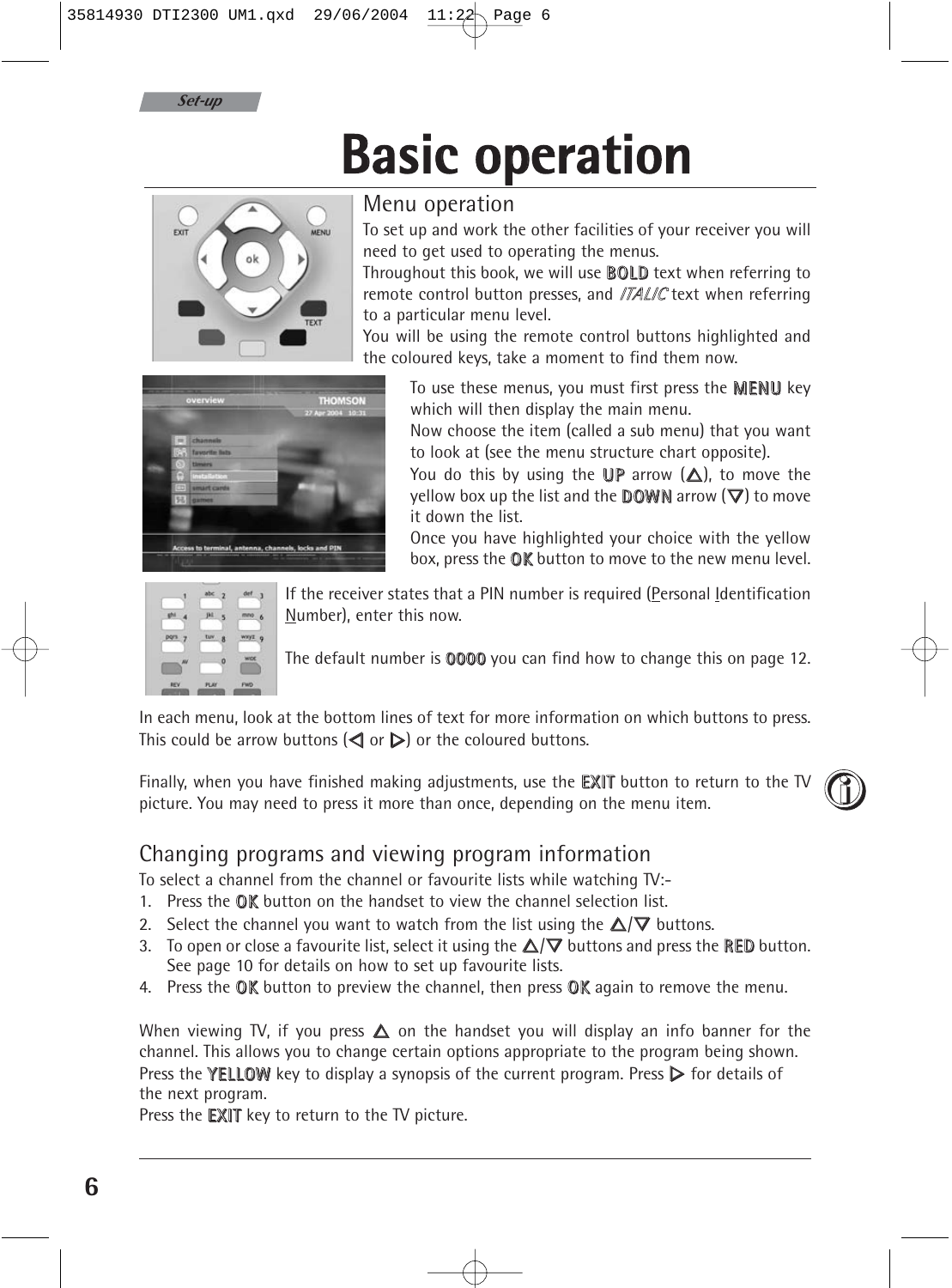### **Structure of menus** *Set-up*

| Channels                 | Overview of all installed TV & Radio services |                                                             |                                                                                                                     |  |  |  |  |
|--------------------------|-----------------------------------------------|-------------------------------------------------------------|---------------------------------------------------------------------------------------------------------------------|--|--|--|--|
| <b>Favourites Lists</b>  | Edit lists of TV / Radio services             | menus language                                              |                                                                                                                     |  |  |  |  |
| Timers                   | <b>Edit timers</b>                            | audio preferences<br>subtitle preferences:                  |                                                                                                                     |  |  |  |  |
| Installation             | Languages                                     | Set up language choices                                     | TV format: 4/3, 16/9(4/3)<br>TV SCART output (RGB)<br>CVBS standard (PAL)<br>RGB level (4)                          |  |  |  |  |
|                          | Connection                                    | Set up receiver output formats                              | SPDIF on/off (on)<br>RF modulator on/off (off)<br>RF modulator channel (ch.22)<br>RF broadcast I/BG/DK (I)          |  |  |  |  |
| Terminal                 | Features                                      | Set up banner & menu style                                  |                                                                                                                     |  |  |  |  |
|                          | Time                                          | Edit time                                                   | banner duration (5 secs)<br>menu over video yes/no (no)<br>menu colour style (standard)<br>transparency level (25%) |  |  |  |  |
|                          | Power on                                      | Set up channel at power ON                                  | MHEG application (on)                                                                                               |  |  |  |  |
|                          | Upgrade                                       | Download available software release, if on air.             |                                                                                                                     |  |  |  |  |
|                          | Information                                   | Show receiver information                                   |                                                                                                                     |  |  |  |  |
|                          | <b>Factory Reset</b>                          | Erase all settings, including PIN code (0000)               |                                                                                                                     |  |  |  |  |
| Channels                 | Re-install or update TV and radio services    |                                                             | install all TV & radio-<br>erase all services                                                                       |  |  |  |  |
| Parental lock            |                                               | Lock or unlock time or channel access with a specific code  |                                                                                                                     |  |  |  |  |
| <b>Terminal PIN code</b> |                                               | hours filtering                                             | activation on/off (off)<br>selection of channels                                                                    |  |  |  |  |
| Smart cards              | Show smart card information                   |                                                             |                                                                                                                     |  |  |  |  |
| Games                    | Access to games                               | Note: values set by default<br>are shown in brackets (e.g.) |                                                                                                                     |  |  |  |  |

- *This receiver is able to evolve. As a consequence it will benefit from free automatic software updates over the air. The manufacturer reserves the right to proceed to any software update that it would consider appropriate in order to improve the functionality of the product, without degrading the quality level. See page 13 for details.*
- The receiver has a "technical help" page which can help you or the helpline resolve problems with your installation. To access this screen press the **MENU** key followed by the **RED** key.  $\textcircled{\small{1}}$ 
	- Be careful when using "factory reset", because it will erase all the data and parameters you may have set earlier (including resetting the PIN code to 0000). Once you have made a Factory Reset you will have to re-install your preferences and re-scan your channels.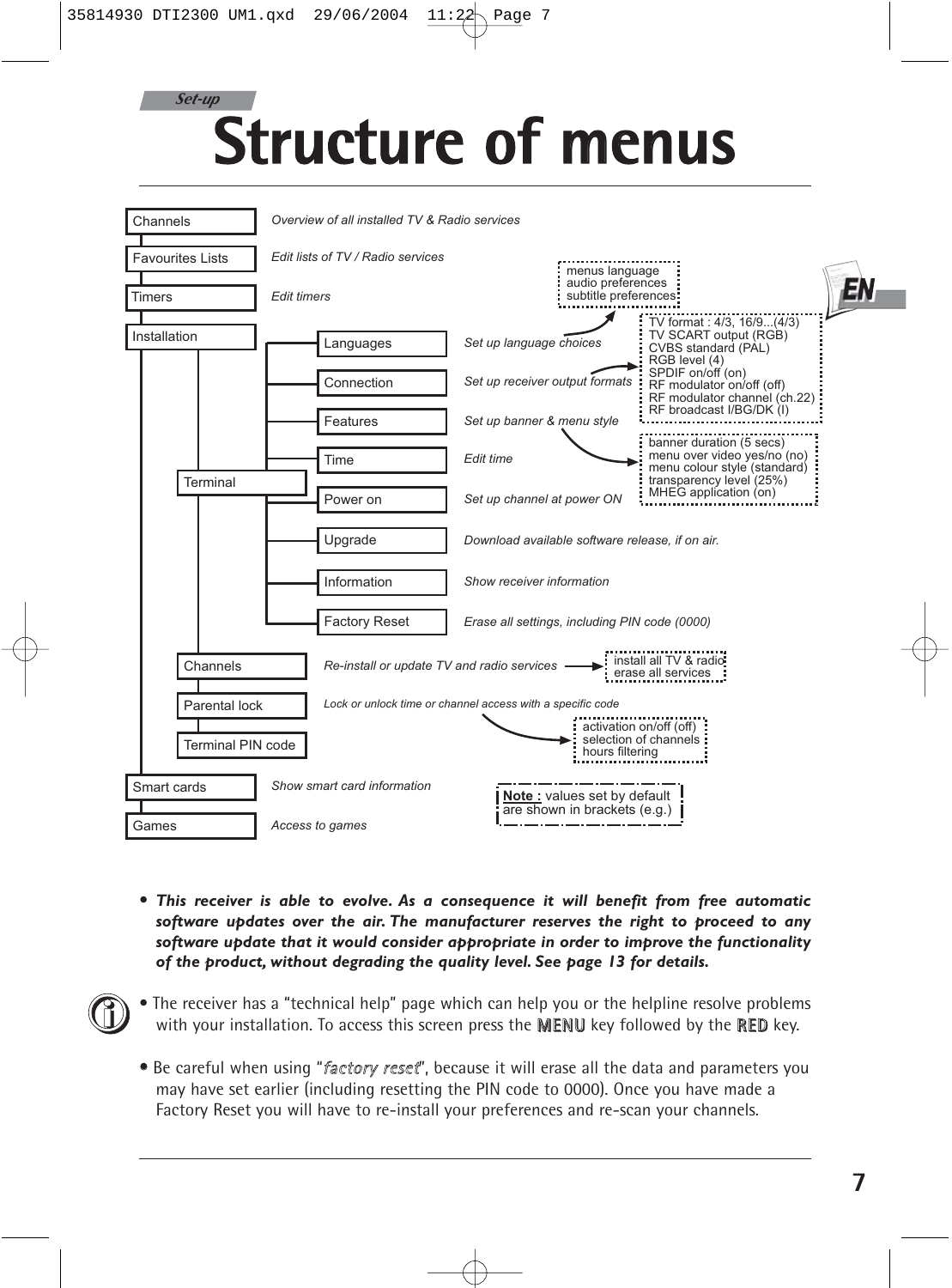### **Tuning the receiver** *Set-up*



#### Start up

Once the mains has been connected to the receiver, it will take up to 15 seconds to start up. If this is the first time installation, a menu will automatically appear. Press **OK** when prompted.

If this is not the first time, follow the steps below :-

#### Auto tune

Once the receiver has been connected to the aerial and television, the receiver can now be tuned in.

- 1. Press STB or  $\circled{b}$  on the handset to turn the receiver on.
- 2. Select menu / installation / channels / install
- 3. Press OK to start automatic scan.

Now wait while the receiver searches for all the available services, this may take a few minutes.

The receiver will place the services in numerical order as defined by the broadcasters.

4. Press EXIT to exit the menu.

As new services become available, they will be added automatically to the channel list. To manually re-scan for new channels repeat the steps above.

#### Manual tune

This allows an advanced user to manually tune services.

- 1. Select menu / installation / channels / install
- 2. Press  $\triangleright$  to select advanced.
- 3. Press  $\nabla$  to select the channel to search.
- 4. Press **OK** to mark the channel.
- 5. Repeat steps 3-4 until all desired channels are marked.
- 6. Press EXIT then press OK to start the scan.

This tuning method is faster, but you will need to know the channels you can receive in your area.

#### Erasing channels

Should you wish to remove all the tuned services without performing a factory reset follow :-

- 1. Select menu / installation / channels / erase
- 2. Press OK to erase, then press OK to confirm.
- 3. Press EXIT when finished.

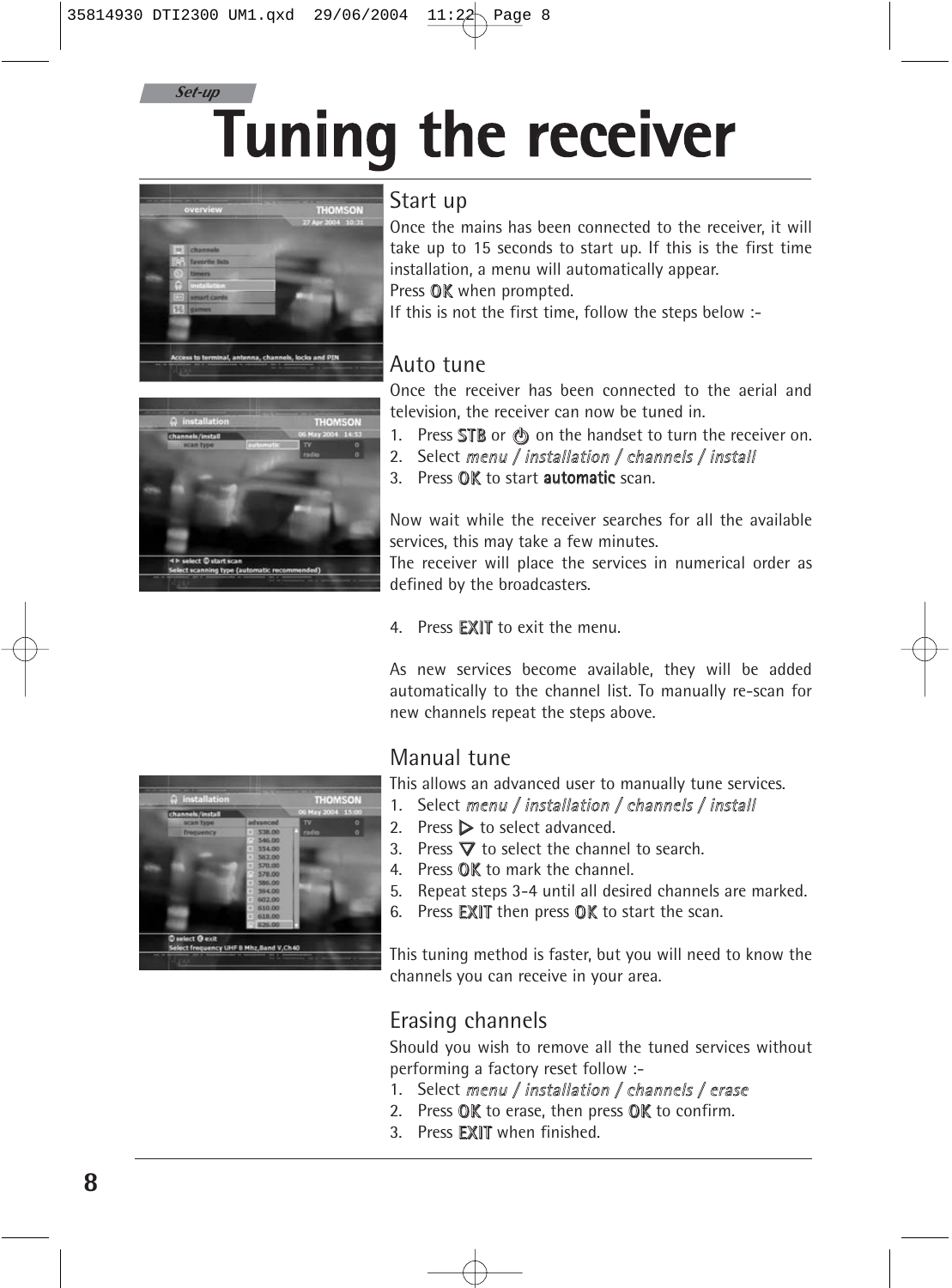

## **Advanced setup**



### Terminal (receiver settings) Setup

#### Languages

You can choose your desired languages for Menus, Sound, Subtitles (depends on broadcast).

- 1. Select menu / installation / terminal / language
- 2. Choose the item to change with  $\triangle$  /  $\nabla$
- 3. Choose option with  $\triangleleft$  /  $\triangleright$

#### Connection

You can choose how your receiver works with other devices.

- 1. Select menu / installation / terminal / connection
- 2. Choose the item to change with  $\triangle / \nabla$
- 3. Choose option with  $\triangle$  /  $\triangleright$

Notes on settings :-

- For TV format choose **16:9** for a widescreen TV or **4:3** for a conventional one. Choose the setting that suits you.
- For TV output choose from **RGB** (best quality pictures for TVs that support it) or **CVBS** (suitable for all other TV sets).
- For RGB level, adjust the setting until the brightness level matches your other devices (Analogue TV/VCR/Satellite)
- SPDIF allows you to turn off the digital audio output.
- Turn the **RF modulator** On if you wish to connect the receiver to a TV or VCR via an aerial connection.
- The RF modulator channel is set by the factory to CH22. You may wish to change the channel you tune your TV to (in order to avoid interference).
- The RF broadcast is the TV standard that you TV can receive (normally PAL I for the UK.)

#### Other options

Follow menu / installation / terminal then choose :-

features - for how menus and text (MHEG) are displayed.

time - to adjust the time to your time zone.

power ON - to decide what is the first channel tuned to on connecting the power.

upgrade - to check for an upgrade (explained on page 13) information - to look at certain software versions and contact details for this receiver. This information may be requested by the Thomson Helpline.

factory reset - to reset the receiver to it's "out of box" condition if required. Note the PIN code is also reset to 0000.



EN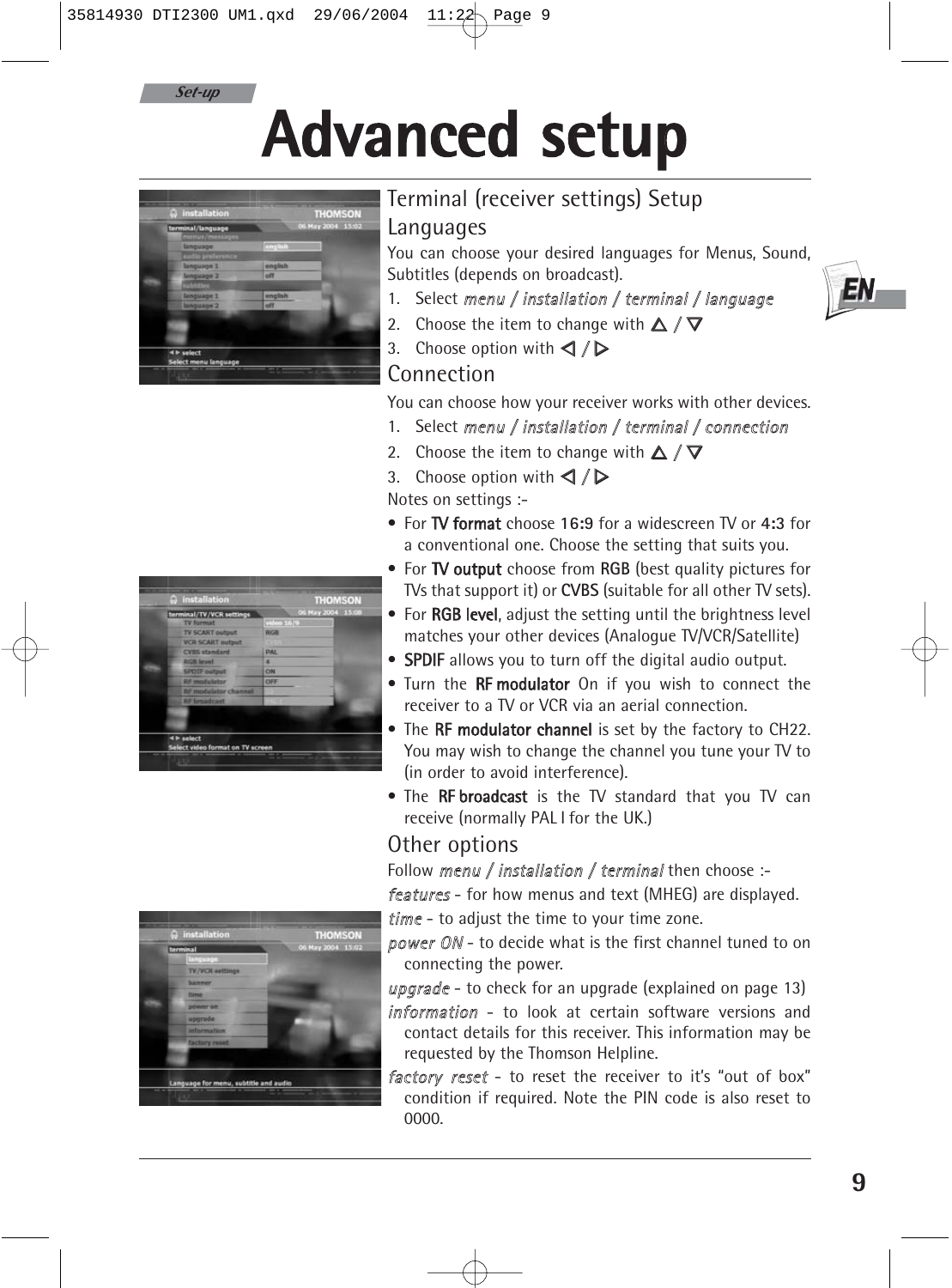**Channel lists**

#### Channel List

*Use*

This list contains all the services that were tuned in during an Auto tune or Manual tune. You can sort services or you can add them to your Favourite List for easier selection.



- 1. Select menu / channels
- 2. Press YELLOW to sort the channels, then choose :-RED - for alphabetical sort GREEN - for channel type (free then scrambled)
- YELLOW by frequency group

BLUE - to sort channels manually (follow on-screen instructions)

3. Once sorting is finished, press EXIT until message "Save modifications ?" appears Press OK to save and exit or press EXIT if you do not want to save the sorting.

### Favourite List

This menu enables you to create and organise your Favourite channels lists. You can create up to 8 Favourite channel lists from the current channels list.

Access the favourite list menu be following menu / favourite lists.

#### Naming / Creating a Favourite channels list.

Press the YELLOW button to access the name edit menu.

- Press **RED** button to lock or unlock the capitals.
- Press YELLOW button to delete the selected character.
- Press  $\triangleleft$  *I*  $\triangleright$  keys to select a character field.
- Press  $\triangle$  /  $\nabla$  keys to modify the character.
- Press **OK** to confirm and return to "favourites" list.

If you want to name another Favourite list, press the PURPLE key and repeat the procedure. The name of the current list is shown on the right hand side of the screen.

#### Adding Favourite channels

- 1. Press the PURPLE button to select the Favourite list to set.
- 2. Using  $\triangle$  /  $\nabla$  keys, select the channel and press the **GREEN** button on your remote, the channel is marked/cleared as Favourite. A symbol will appear beside the channel's name.
- 3. Repeat step 2 for all channels you want add to your Favourite list.

4. Press the **EXIT** button until the message "Save modifications ?" appears.

Press OK to save and exit or press EXIT if you do not want to save the modifications. You can display the Favourite lists you set by pressing the **BLUE** button while you are using the TV guide.

#### Sorting Favourite channels list:

To sort your Favourite channels, please apply the following steps:

- 1. Select menu / favourite lists.
- 2. Press the PURPLE button to select the Favourite list to sort.
- 3. Press **BLUE** key to display the just the Favourite channels.
- 4. Sort the list in the same way as described for the channel list above.
- 5. Press the EXIT button until the message "Save modifications ?" appears.
- 6. Press **OK** to save and exit or press **EXIT** if you do not want to save the modifications.

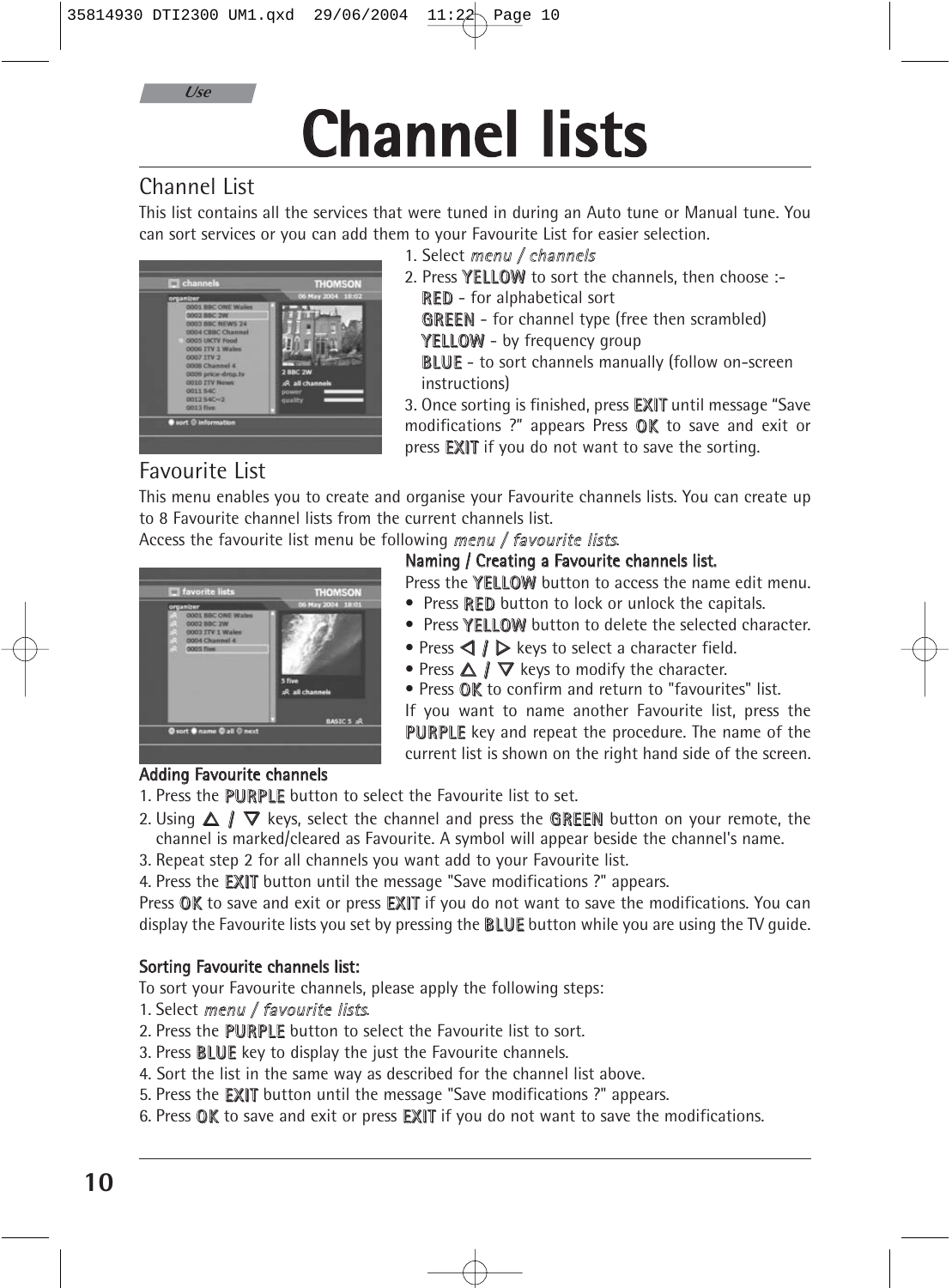### **Timer programming** *Use*

To record an analogue channel ensure that the aerial connections to your VCR are as shown in the connection diagram and use the VCR as normal.

To record a digital channel, connect the receiver directly to your VCR via the VCR scart socket on the rear of the receiver (see connection diagram). Please consult your VCR user manual for details on recording via **AV** or **AUX** inputs. For RF recordings select tuned channel on the VCR. The **timer** function enables the receiver to :-



- - Automatically switch to channels at pre-selected times.
	- Automatically switch the receiver ON or OFF
	- Start Auto Record on the VCR (where the VCR supports scart automatic recording function, see VCR manual for details.)
	- 1. Open the timer menu by selecting menu  $/$  timers
	- 2. Select the timer options using the  $\langle \mathbf{d} \mathbf{r} \rangle$  and  $\Delta \langle \mathbf{r} \rangle$  keys.
	- Timer number: You can select up to 32 different events.

- Status: Set to "Enable" to use the timer function, or "Disable" to stop the timer functions of the timer number you selected.

- Repetition: Choose how often the timer event is to occur (Once, Daily, Weekly).
- Action: select the action you want the timer to do.

TV ON:The timer will switch on the TV (if it is in standby and connected to the receiver through a SCART cable; not all TV brands) and the VCR SCART at the programmed time. VCR ON: The timer will switch on the VCR at the programmed time (you must set your VCR timer in order to record the program, unless it supports autostart).

**Zap to channel:**The timer will display you a message to allow you to switch to a programmed channel at the programmed time.

TV On/Off:The timer will switch on and off the TV (if it is in standby and connected to the receiver through a SCART cable; not all TV brands) at the programmed time.

**VCR On/Off:** The timer will switch on and off only the VCR SCART at the programmed time (the user must set his VCR in order to record the program, unless it supports autostart). standby: The timer will switch off the receiver at the programmed time.

- Day of week: If you selected "Weekly" in the Repetition field, select which day you require.
- Date: Press BLUE then, using the cursor buttons, set the date of the timer event.
- **Start Time:**Set the starting time for the timer event. Press **YELLOW** to clear a mistake.
- **Stop Time:**Set the ending time of the timer event when the Timer Action is "TV ON/OFF", "VCR ON/OFF" or standby. Press YELLOW to clear a mistake.
- Channel: Press the BLUE button and following menu instructions, select "Global", or "Favourite lists". Finally select the channel to be shown when the receiver timer mode Powers ON. Then press OK.
- 3. Press the GREEN button to save and proceed with another timer event.
- 4. Press the **RED** button to restore previous settings.
- Tip:You have to select the channel, starting time, and ending time settings if the Timer Action is "ON/OFF". An error message will appear if any of the settings are incorrect.
- 5. Press the EXIT button until the message "Save modifications ?" appears.
- 6. Press  $\mathbb{OK}$  to save and exit or press **EXIT** if you do not want to save the settings.

A suitably equipped VCR will record automatically during this time. Please note that unless your VCR supports automatic scart recording **YOU MUST ALSO SET THE VCR TIMER**.

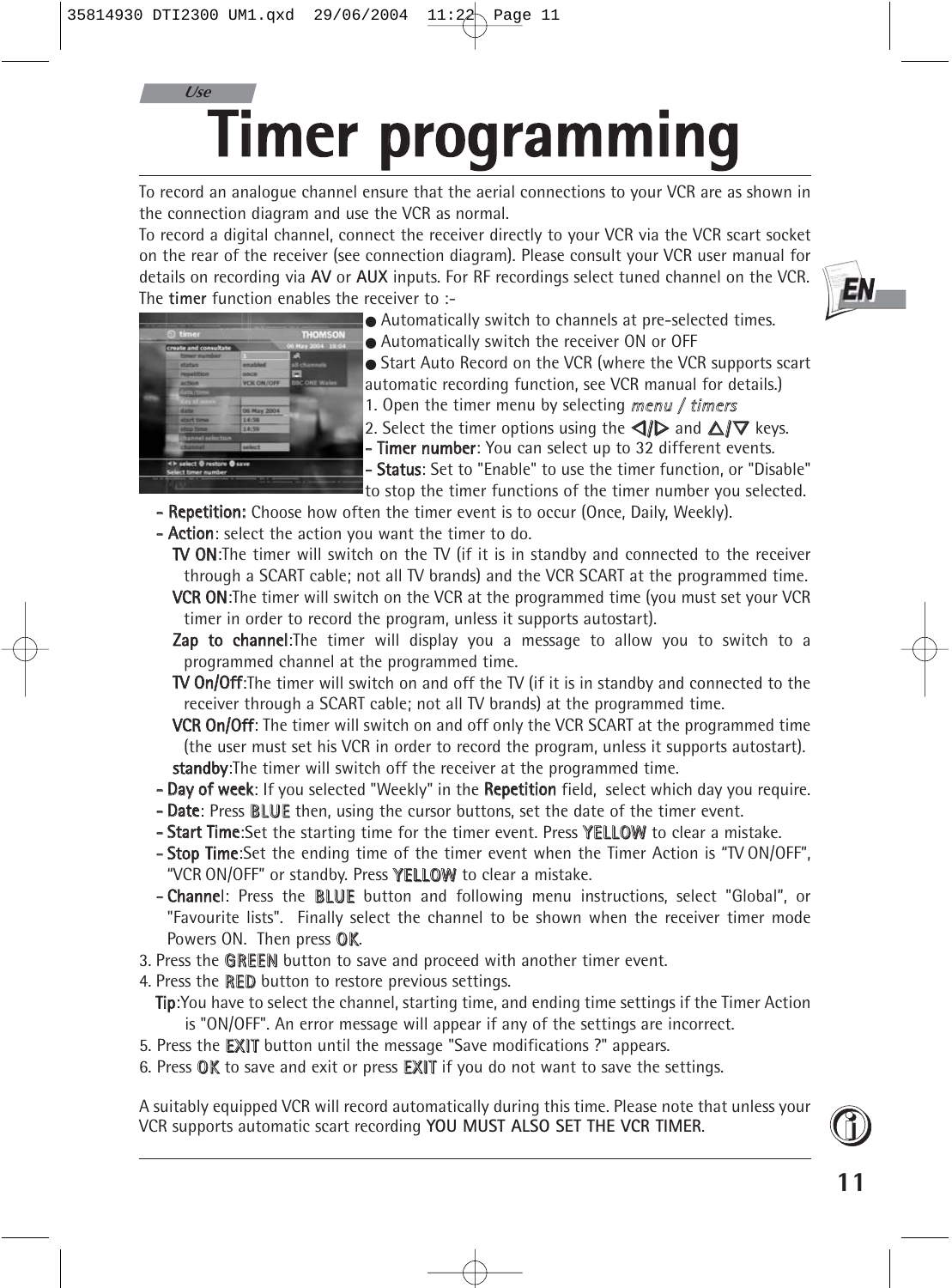*Use*

# **Parental controls**

You can use parental control to create viewing restrictions on your receiver. First create your own Personal Identification Number (**PIN**) as shown below.



#### Select menu / installation / terminal PIN code. Enter your current  $PIN$  (default = 0000)  $&$  press  $QK$ Now enter you new PIN & press OK Now re-enter your new PIN to confirm & press OK

Your new PIN code is now stored. KEEP IT SAFE!!



Now select menu / installation / parental lock Select the various options using the  $\triangle$ / $\triangleright$  and  $\triangle$ / $\nabla$  keys.

Activation - switch controls on/off Turn on/off the lockout modes. Menu lock requires a PIN to enter any menus. Channel lock allows certain channels to be locked. Hour lock prevents channels being viewed at certain times.



### Channels - lock specific channels

- 1. Select the channel you wish to lock.
- 2. Press GREEN to Lock/Unlock it (a padlock appears).



#### Hour - lock channels at specific times

- 1. Select the channel to be locked.
- 2. Press GREEN to edit the channel details
- 3. Select the various options using the  $\triangle$  and  $\triangle$  / $\nabla$  keys - **lock** enable/disable the channel lock
	- repetition how often the channel is to be locked
	- day if locked weekly, which day
	- start time / end time channel locked between times provided.

For all of the options above, Press  $\mathbb{OK}$  to save and exit or press EXIT if you do not want to save the modifications.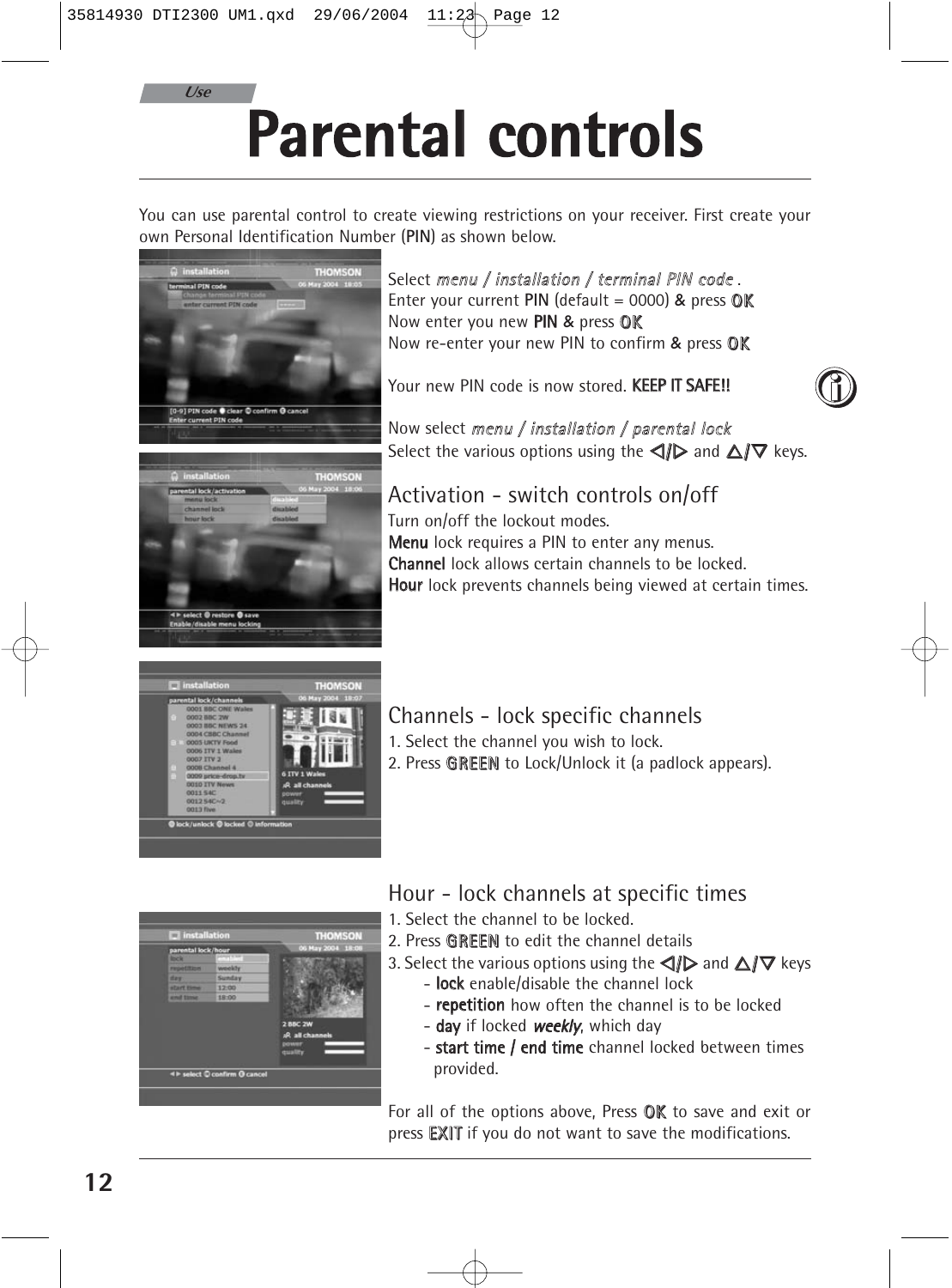*Use*

# **Program guide**

To display the TV program guide, press the **GUIDE** key. This shows the program quide data provided by the broadcasters. This ranges from what's on now and next to a full 8 days worth of data.

|               | program guide           |                        | <b>THOMSON</b>    |  |
|---------------|-------------------------|------------------------|-------------------|--|
|               |                         |                        | 07 May 2004 13:17 |  |
|               | <b>S. Films</b>         |                        | <b>BBC 2W</b>     |  |
|               |                         | <b>1 BBC ONE Wales</b> |                   |  |
|               | 11:00 Cash in the Attic |                        |                   |  |
|               | 11:30 Bargain Hunt      |                        |                   |  |
|               | 12:00 BBC News          |                        |                   |  |
|               | 12:28 Wales Today       |                        |                   |  |
|               | 12:40 Neighbours        |                        |                   |  |
| 13:05 Doctors |                         |                        |                   |  |
|               | 13:35 Diagnosis Murder  |                        |                   |  |
|               | 14:20 BBC News          |                        |                   |  |
|               | 14:25 Balamory          |                        |                   |  |
|               | 14:45 Stuart Little     |                        |                   |  |
| Today         |                         |                        | BASIC 5 AR        |  |

- To select a different program, press the  $\triangleleft\rightarrow$  keys.
- To move through the program list press the  $\triangle/\nabla$  keys. • To move forwards and backwards through the guide, press **GREEN** for next and **RED** for previous day.
- To see details about a selected program press the YELLOW key.
- To view the selected channel press OK or press EXIT to return to the original channel.

# **Upgrading your receiver**

From time to time new services are launched which may require your receiver to be upgraded with new software before you can use them. Sometimes new features may be introduced to enhance your receiver. A menu is automatically displayed when a new "Over-Air Upgrade" is detected.

Follow the instructions on screen to upgrade your receiver.

#### Check for upgrade

You can manually check to see if new software is available for download. If there is one available, you will see it listed.



To check:-

- 1. Select menu / installation / terminal / upgrade.
- 2. If there is an item to download, select it using  $\triangle/\nabla$  keys and press OK.
- 3. If no download is available, press RED to scan all frequencies for a download.
- 4. If there is still no download available, press **EXIT**.

The download can take up to 30 minutes or be slow to start, so please be patient. After the download, details about the new software may be displayed for you. There may also be a telephone number to call in case of any difficulty.

If the download fails, try again later.



During the download, **DO NOT** switch off the receiver!

Eλ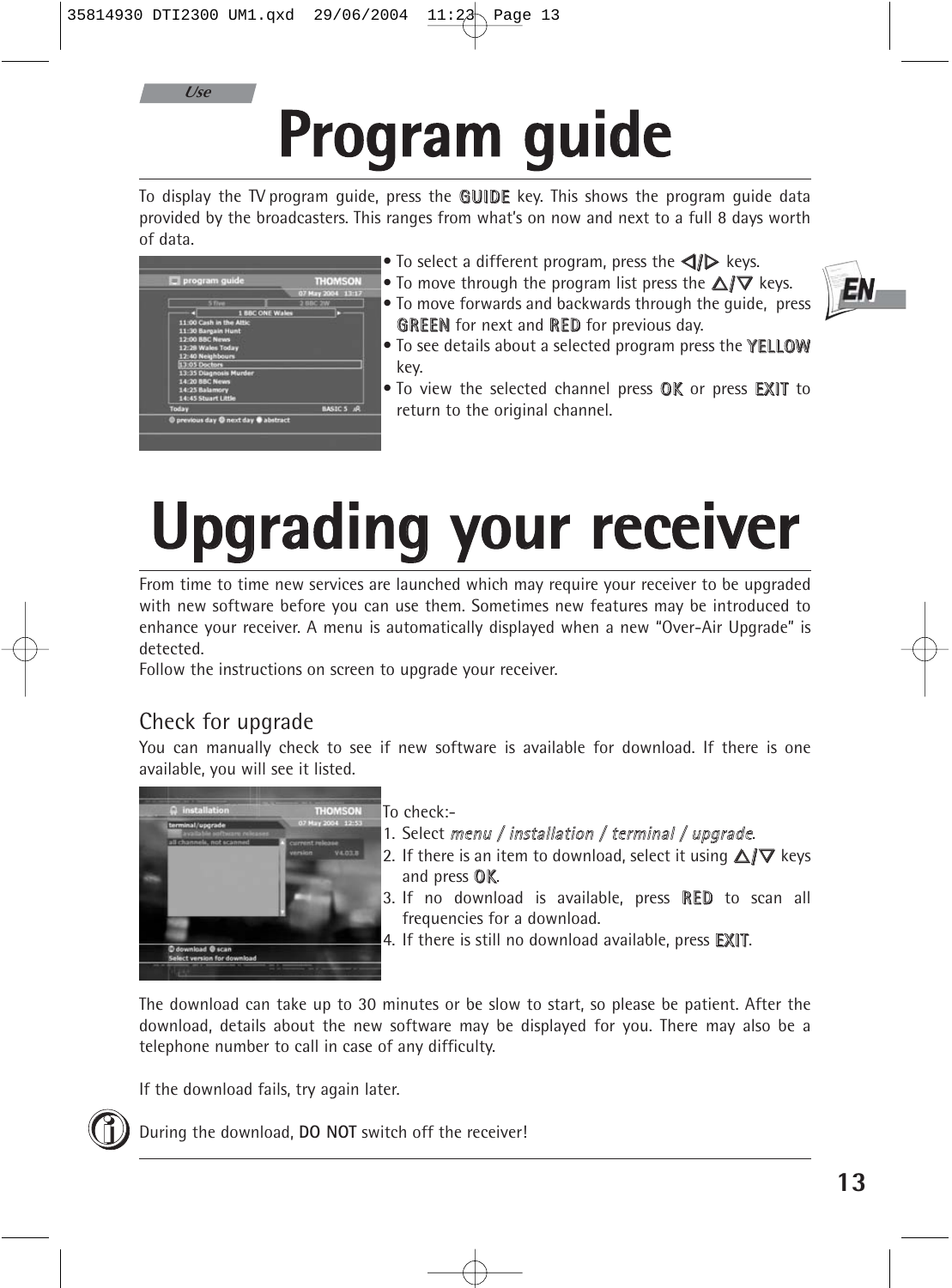### **Trouble shooting and technical information** *Use*

#### Trouble Shooting

| 35814930 DTI2300 UM1.qxd 29/06/2004                                                   | Page 14<br>11:22                                                                                                                                                                                                                                                                                                                                                                                                                                                                                  |  |  |  |
|---------------------------------------------------------------------------------------|---------------------------------------------------------------------------------------------------------------------------------------------------------------------------------------------------------------------------------------------------------------------------------------------------------------------------------------------------------------------------------------------------------------------------------------------------------------------------------------------------|--|--|--|
| Use                                                                                   | <b>Trouble shooting and</b><br>technical information                                                                                                                                                                                                                                                                                                                                                                                                                                              |  |  |  |
| <b>Trouble Shooting</b>                                                               | Not every picture or sound problem is caused by a defect in your Digital Terrestrial Receiver.<br>Leads having been accidentally pulled out or worn out batteries in the remote control can also<br>cause impairment. If your unit does something unexpected while you are using it, please unplug<br>it, wait a few seconds then plug it in again. If this fails to solve the problem or the following<br>measures do not bring about satisfactory results, please consult an authorised dealer. |  |  |  |
| <b>FAULT</b>                                                                          | <b>CAUSE/REMEDY</b>                                                                                                                                                                                                                                                                                                                                                                                                                                                                               |  |  |  |
| Receiver does not<br>respond to the<br>remote control                                 | Press STB button on handset.<br>Unit is in low power standby. Press Standby button on unit.<br>Point the remote control directly at the receiver.<br>Remove all obstacles which may impair the path of the<br>remote control signal.<br>Check or replace the remote control batteries.                                                                                                                                                                                                            |  |  |  |
| No Picture<br>Disrupted Picture                                                       | Check all connections at the rear of the unit<br>Check RF IN connection. Ensure cables to TV are inserted correctly<br>Select AV channel on TV set<br>Replace aerial outlet plate with shielded type                                                                                                                                                                                                                                                                                              |  |  |  |
| No Sound                                                                              | Check all connections at rear of unit                                                                                                                                                                                                                                                                                                                                                                                                                                                             |  |  |  |
| No Power                                                                              | Check mains plug is inserted correctly and receiver is switched on                                                                                                                                                                                                                                                                                                                                                                                                                                |  |  |  |
| No Teletext                                                                           | Check features menu and ensure MHEG application is switched on                                                                                                                                                                                                                                                                                                                                                                                                                                    |  |  |  |
| <b>Technical Information</b><br>IEC 60065.<br>damage resulting from improper handling | This product fulfils the European directives 89/336/EEC, 73/23/EEC and 93/68/EEC. This device<br>conforms to the safety regulation EN 60065 and therefore the international safety regulation<br>You may not open the Digital Terrestrial Receiver. The manufacturer accepts no liability for                                                                                                                                                                                                     |  |  |  |
| <b>Mains voltage:</b><br>230V~, 50/60Hz                                               | <b>Power consumption:</b><br>Operating approx. 10W. Low power standby <1W                                                                                                                                                                                                                                                                                                                                                                                                                         |  |  |  |
| <b>Ambient temperature:</b><br>+10 $^{\circ}$ C to 35 $^{\circ}$ C                    | <b>Audio Format:</b><br>Analogue: Stereo Sound<br>Digital: SPDIF (stereo)                                                                                                                                                                                                                                                                                                                                                                                                                         |  |  |  |
| <b>Dimensions and weight</b>                                                          | Dimensions: $W \times H \times D - 252 \times 43 \times 153$ mm Weight: Approx. 0.7Kg                                                                                                                                                                                                                                                                                                                                                                                                             |  |  |  |
| Video:<br>Signal to noise: 73dB<br>Video jitter: 1ns                                  | Audio:<br>Signal-to-noise: 95dB<br>Interchannel isolation: 90dB                                                                                                                                                                                                                                                                                                                                                                                                                                   |  |  |  |
|                                                                                       |                                                                                                                                                                                                                                                                                                                                                                                                                                                                                                   |  |  |  |

#### Technical Information

#### **Mains voltage: Power consumption:**

#### **Ambient temperature: Audio Format:** Analogue : Stereo Sound Digital : SPDIF (stereo)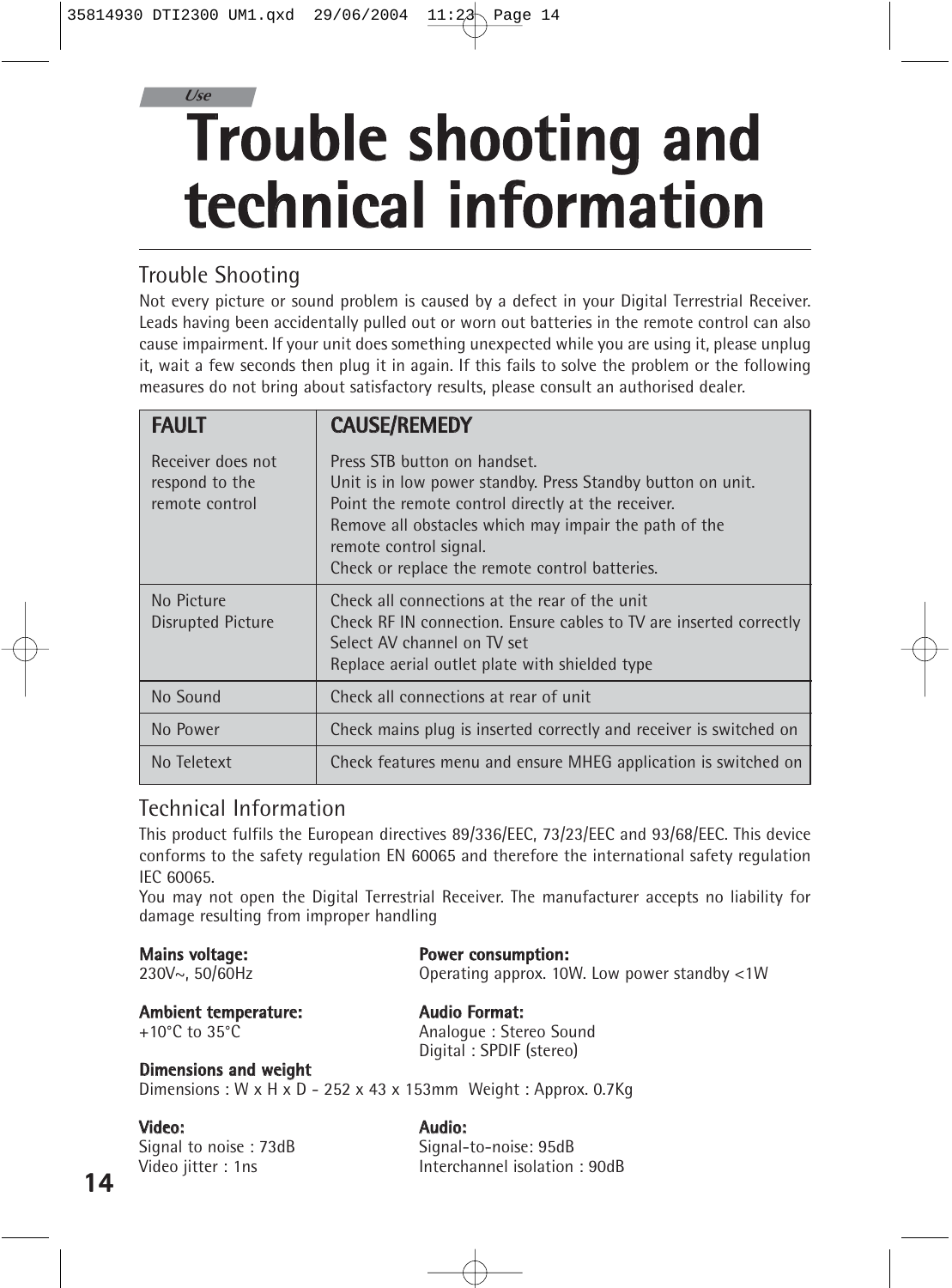#### **Safety information**

#### **Mains connection**

This receiver is suitable for use on **A.C.** mains supply, **220-240 V** - **50 Hz** only.

It must not be connected to **D.C.** mains.

Note: The mains lead of the receiver is fitted with a moulded plug. If the mains sockets are not compatible or if for any reason the plug is removed please follow the directions below.

The moulded plug cannot be rewired and if removed must be disposed of safely. Remove the fuse to make it safer.

**Do NOT under any circumstances plug the severed plug into any mains socket as this could result in an electric shock.**

#### **Important!**

If the plug is removed, rewire new plug as follows: The wires in the mains plug are coloured in accordance with the following code:

#### **BLUE - NEUTRAL**

#### **BROWN - LIVE**

As the colours of the wires in the mains lead of this apparatus may not correspond with the coloured markings identifying the terminals in your plug, proceed as follows:

**BLUE** wire to the terminal coded N (Neutral) or coloured black.

**BROWN** wire to the terminal coded L (Live) or coloured red.

**Do NOT make any connection to the terminal in the plug which is marked by the letter E** or by the safety symbol  $\perp$  or coloured green and yellow.

A fused plug must be fitted with a 3A fuse approved by ASTA or BSI to BS 1362 and fuse covers must always be securely replaced.

**If the fuse blows, check the mains cable for damage or call a qualified technician. Do not try to bridge the fuse or increase its rating!**

**3A** 3A

**BLUE** BROWN

**N**

**E**

3A

**L**

*Ihe OFF button*  $\Phi$  *on the remote control and the receiver does not completely disconnect the unit from the mains supply, but switches operating power on and off.*

#### **Your guarantee**

#### Dear Customer,

Thank you for purchasing this THOMSON product and for your confidence in our company. This product meets applicable safety requirements and has undergone stringent testing during manufacture.

However, should there occur a defect, the product or its defective part(s) (excluding accessories and consumables) will be repaired free of charge (labor and parts) or, at THOMSON discretion, exchanged for a similar item, provided that it has been returned within 12 (twelve) months from the date of original purchase (date of receipt), is defective in materials and/or workmanship and has been bought in any of the following countries: F, I, E, P, GB, IRL, D, CH, A, B, L, NL (Territory) or in a Duty-free shop in the named countries.

This guarantee will be granted only upon presentation of the original invoice or cash receipt, indicating the date of purchase and dealer's name. The benefits of this guarantee may be refused if the invoice, cash receipt or guarantee card has been altered in any way, deleted or made illegible after the original purchase.

This guarantee does not apply to any of the following:

- 1. Damage caused by accidents including, but not limited to, lightning, fire, water;
- 2. Transport costs between the home and place of service and other costs and risks of transport relating directly or indirectly to this guarantee;
- 3. Damage to the product resulting from neglect, misuse, including but not limited to, failure to use, repair and/or install the product for its normal domestic purposes and/or in accordance with the operating instructions on its proper installation and use;
- 4. Modifications, adaptations and alterations of the product to operate in a country other than that for which it was originally designed and manufactured, or any damage resulting from such modifications;

These statements do not affect your statutory rights as a consumer under applicable national legislation in force, nor your consumer's rights against the dealer from whom you bought the product.

If you need service, whether or not under guarantee, please approach the dealer who sold you the product.

In your own interest we advise you to read the instruction booklet for your THOMSON product carefully before contacting your dealer or service center.

If you need service while in a country (within the named Territory) other than the one where you bought your product, please contact the nearest THOMSON InfoCenter.

Should you have any questions which your dealer is unable to answer, please contact: THOMSON InfoCenter (UK,IRL) THOMSON Sales UK Ltd., 30 Tower View Kings Hill West Malling Kent ME19 4NQ tel. 44 (0) 173 252 0920 fax. 44 (0) 173 252 0921 http://www.thomson-europe.com